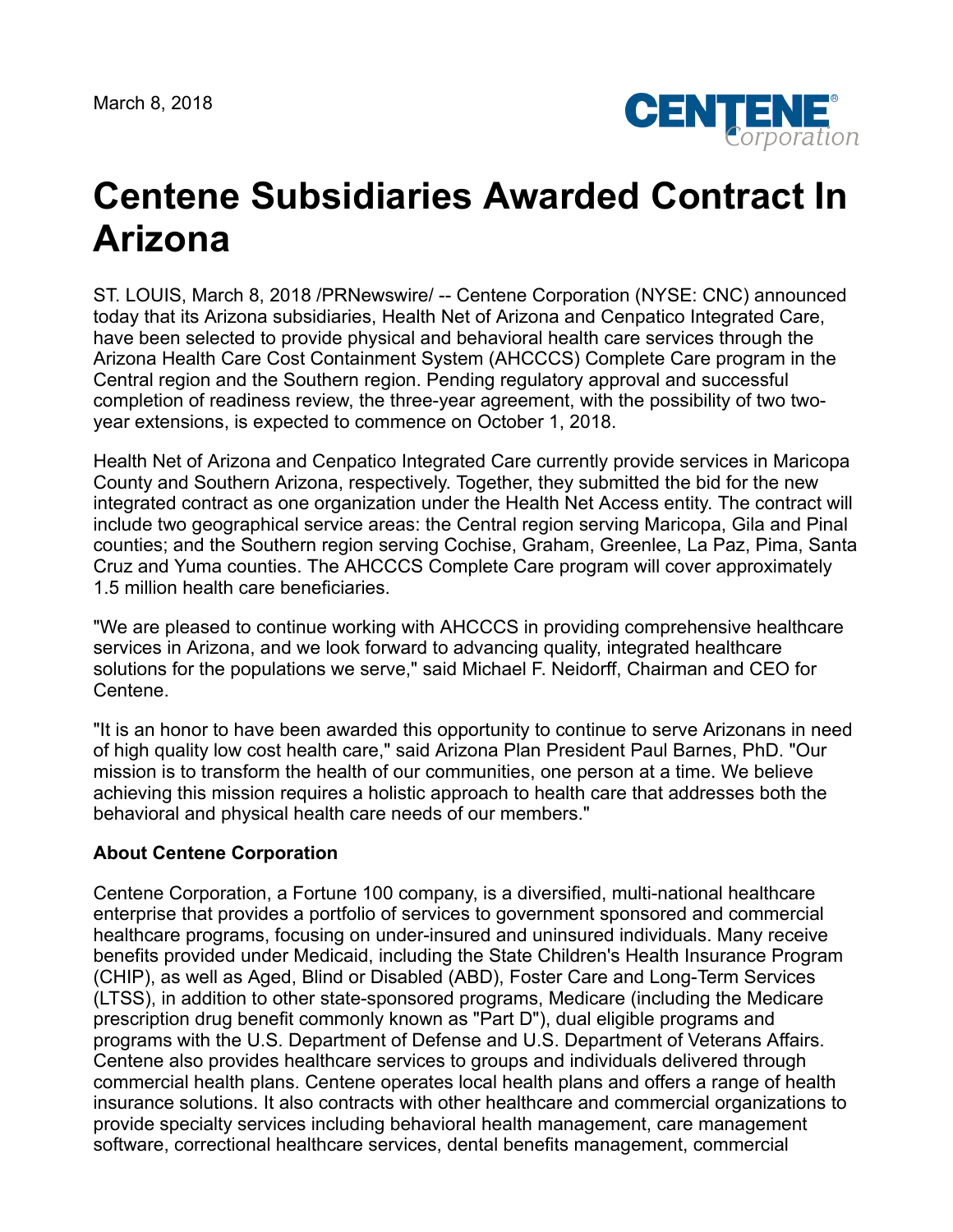programs, home-based primary care services, life and health management, vision benefits management, pharmacy benefits management, specialty pharmacy and telehealth services.

Centene uses its investor relations website to publish important information about the Company, including information that may be deemed material to investors. Financial and other information about Centene is routinely posted and is accessible on Centene's investor relations website, <http://www.centene.com/investors>.

## **Forward-Looking Statements**

*The company and its representatives may from time to time make written and oral forwardlooking statements within the meaning of the Private Securities Litigation Reform Act ("PSLRA") of 1995, including statements in this and other press releases, in presentations, filings with the Securities and Exchange Commission ("SEC"), reports to stockholders and in meetings with investors and analysts. In particular, the information provided in this press release may contain certain forward-looking statements with respect to the financial condition, results of operations and business of Centene and certain plans and objectives of Centene with respect thereto, including but not limited to the expected benefits of the acquisition of Health Net, Inc. ("Health Net Acquisition"), New York State Catholic Health Plan, Inc., d/b/a Fidelis Care New York ("Fidelis Care") ("Proposed Fidelis Acquisition"), MHM Services, Inc. (the "Proposed MHM Acquisition") or Community Medical Group (the "Proposed Community Medical Group Acquisition"). These forward-looking statements can be identified by the fact that they do not relate only to historical or current facts. Without limiting the foregoing, forward-looking statements often use words such as "believe," "anticipate," "plan," "expect," "estimate," "intend," "seek," "target," "goal," "may," "will," would," "could," "should," "can," "continue" and other similar words or expressions (and the negative thereof). We intend such forward-looking statements to be covered by the safe-harbor provisions for forward-looking statements contained in PSLRA. A number of factors, variables or events could cause actual plans and results to differ materially from those expressed or implied in forward-looking statements. Such factors include, but are not limited to, Centene's ability to accurately predict and effectively manage health benefits and other operating expenses and reserves; competition; membership and revenue declines or unexpected trends; changes in healthcare practices, new technologies and advances in medicine; increased healthcare costs; changes in economic, political or market conditions; changes in federal or state laws or regulations, including changes with respect to government healthcare programs as well as changes with respect to the Patient Protection and Affordable Care Act and the Health Care and Education Affordability Reconciliation Act and any regulations enacted thereunder that may result from changing political conditions; rate cuts or other payment reductions or delays by governmental payors and other risks and uncertainties affecting Centene's government businesses; Centene's ability to adequately price products on federally facilitated and state based Health Insurance Marketplaces; tax matters; disasters or major epidemics; the outcome of legal and regulatory proceedings; changes in expected contract start dates; provider, state, federal and other contract changes and timing of regulatory approval of contracts; the expiration, suspension or termination of Centene's or Fidelis Care's contracts with federal or state governments (including but not limited to Medicaid, Medicare, and TRICARE); the difficulty of predicting the timing or outcome of pending or future litigation or government investigations; challenges to Centene's or Fidelis Care's contract awards; cyber-attacks or other privacy or data security incidents; the possibility that the expected synergies and value creation from acquired businesses, including, without limitation, the Health Net Acquisition, the Proposed Fidelis Acquisition, the Proposed MHM Acquisition and the Proposed Community Medical Group Acquisition, will not be realized, or will not be realized within the expected time period,*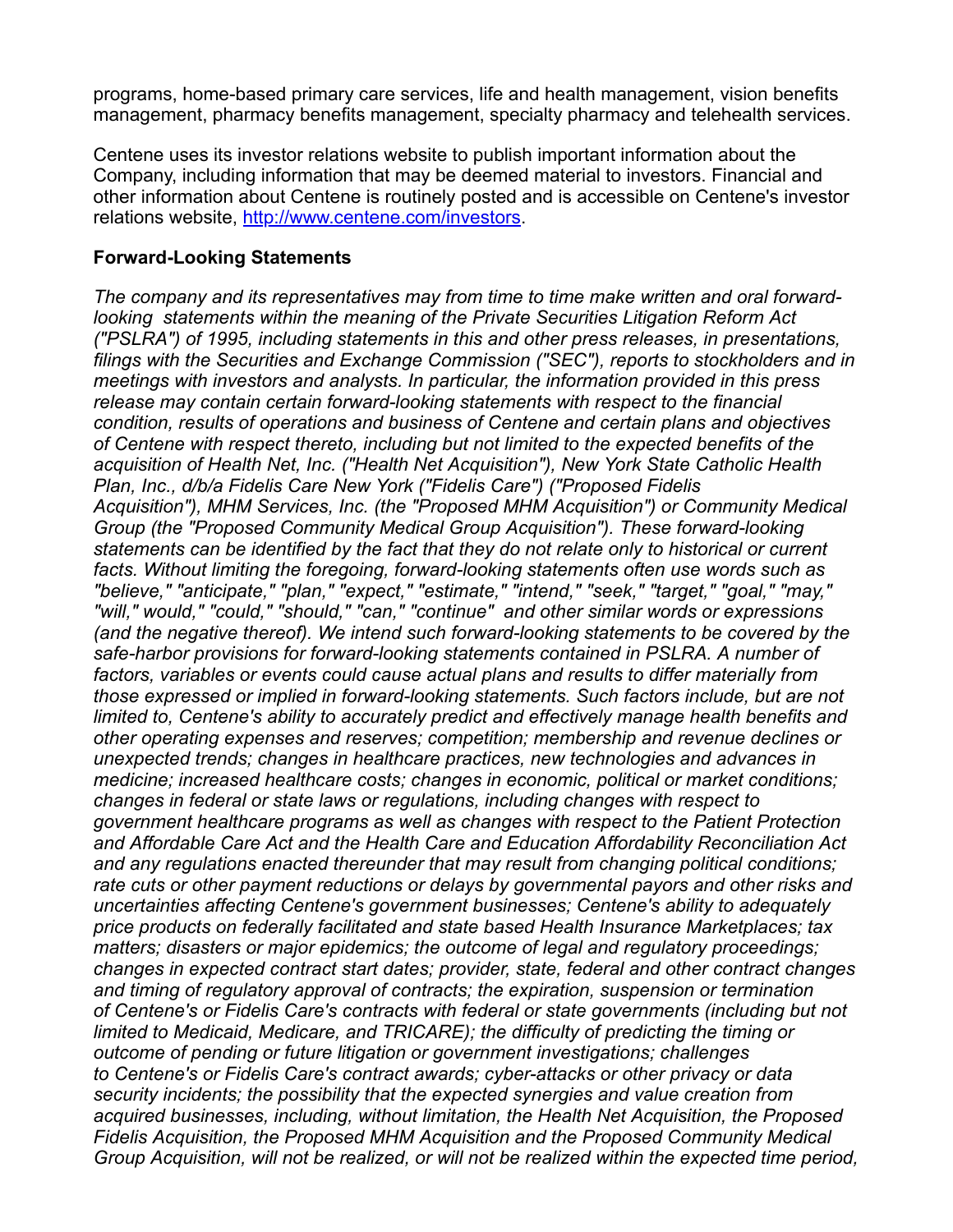*including, but not limited to, as a result of any failure to obtain any regulatory, governmental or third party consents or approvals in connection with the Proposed Fidelis Acquisition (including any such approvals under the New York Non-For-Profit Corporation Law) or any conditions, terms, obligations or restrictions imposed in connection with the receipt of such consents or approvals; the exertion of management's time and Centene's resources, and other expenses incurred and business changes required in connection with complying with the undertakings in connection with any regulatory, governmental or third party consents or approvals for the Health Net Acquisition; disruption caused by significant completed and pending acquisitions, including the Health Net Acquisition, the Proposed Fidelis Acquisition, the Proposed MHM Acquisition and the Proposed Community Medical Group Acquisition, making it more difficult to maintain business and operational relationships; the risk that unexpected costs will be incurred in connection with the completion and/or integration of acquisition transactions, including among others, the Health Net Acquisition, the Proposed Fidelis Acquisition, the Proposed MHM Acquisition and the Proposed Community Medical Group Acquisition; changes in expected closing dates, estimated purchase price and accretion for acquisitions; the risk that acquired businesses will not be integrated successfully; the risk that the conditions to the completion of the Proposed Fidelis Acquisition, the Proposed MHM Acquisition or the Proposed Community Medical Group Acquisition may not be satisfied or completed on a timely basis, or at all; failure to obtain or receive any required regulatory approvals, consents or clearances for the Proposed Fidelis Acquisition, the Proposed MHM Acquisition or the Proposed Community Medical Group Acquisition, and the risk that, even if so obtained or received, regulatory authorities impose conditions on the completion of the transaction that could require the exertion of management's time and Centene's resources or otherwise have an adverse effect on Centene business uncertainties and contractual restrictions while the Proposed Fidelis Acquisition, the Proposed MHM Acquisition and the Proposed Community Medical Group Acquisition are pending, which could adversely affect Centene's business and operations; change of control provisions or other provisions in certain agreements to which Fidelis Care is a party, which may be triggered by the completion of the Proposed Fidelis Acquisition, or in certain agreements to which MHM Services, Inc. or Community Medical Group is a party, which may be triggered by the completion of the Proposed MHM Acquisition or the Proposed Community Medical Group Acquisition, respectively; loss of management personnel and other key employees due to uncertainties associated with the Proposed Fidelis Acquisition, the Proposed MHM Acquisition or the Proposed Community Medical Group Acquisition; the risk that, following completion of the Proposed Fidelis Acquisition, the Proposed MHM Acquisition or the Proposed Community Medical Group Acquisition, the combined company may not be able to effectively manage its expanded operations; restrictions and limitations that may stem from the financing arrangements that the combined company will enter into in connection with the Proposed Fidelis Acquisition; Centene's ability to achieve improvement in the Centers for Medicare and Medicaid Services Star ratings and maintain or achieve improvement in other quality scores in each case that can impact revenue and future growth; availability of debt and equity financing, on terms that are favorable to Centene; inflation; and foreign currency fluctuations. These forward-looking statements reflect Centene's current views with respect to future events and are based on numerous assumptions and assessments made by Centene in light of its experience and perception of historical trends, current conditions, business strategies, operating environments, future developments and other factors it believes appropriate. By their nature, forward-looking statements involve known and unknown risks and uncertainties and are subject to change because they relate to events and depend on circumstances that will occur in the future. The factors described in the context of such forward-looking statements in this press release could cause Centene's plans with respect to the Health Net Acquisition, the Proposed Fidelis*